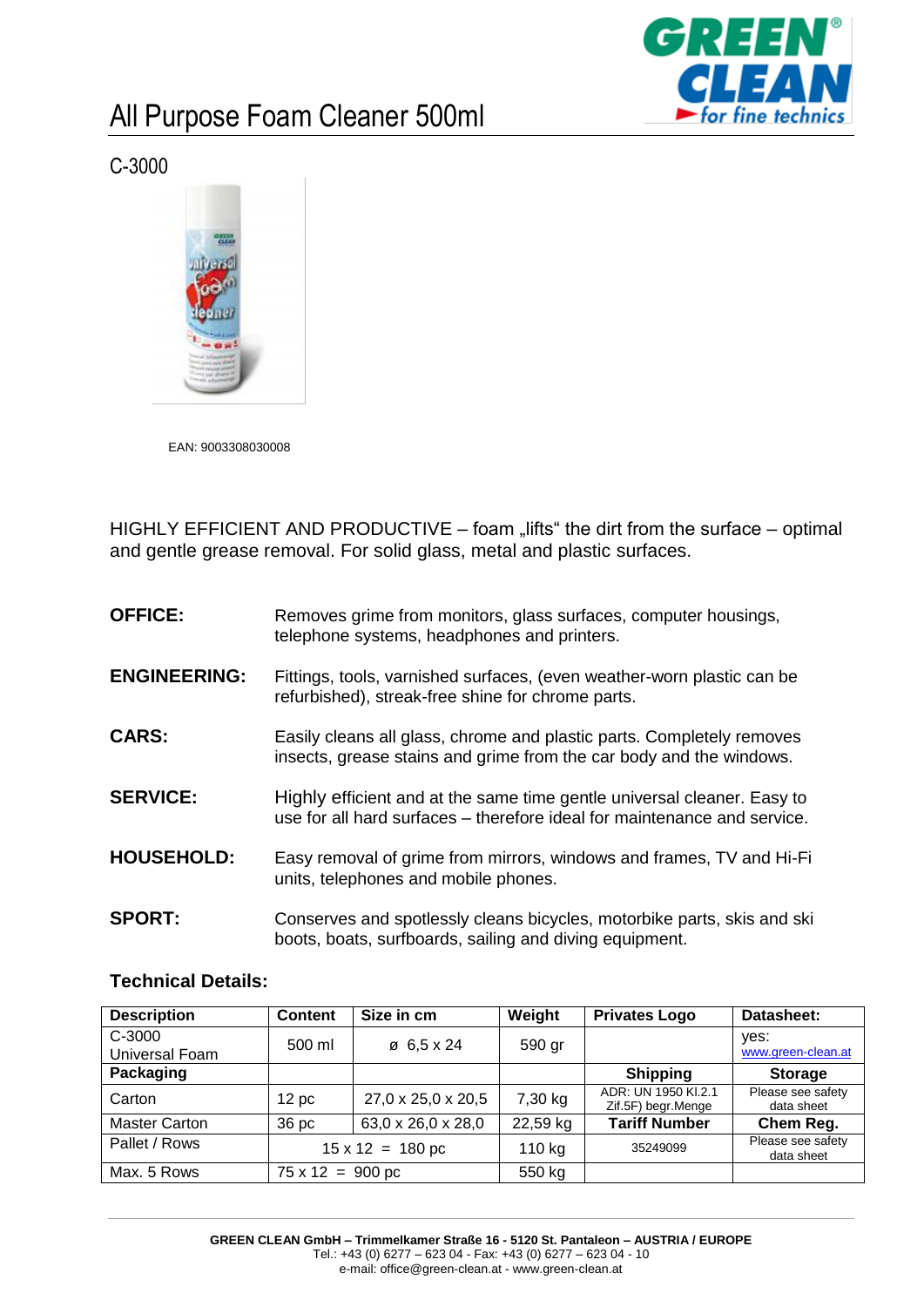

## All Purpose Foam Cleaner 500ml

C-3000



EAN: 9003308030008

BESONDERS WIRKSAM UND ERGIEBIG – der Schaum hat die Eigenschaft, den Schmutz "anzuheben" – entfettet optimal und ist gleichzeitig schonend.

- **BÜRO:** Entfernt Schmutzfilme von Bildschirmen, EDV-Gehäusen, Telefonanlagen, Kopfhörer und Drucker….
- **TECHNIK:** Armaturen, Werkzeuge, lackierte Oberflächen (selbst verwitterter Kunststoffe werden wieder aufgefrischt!) Chromteile glänzen streifenfrei…
- **AUTO:** Reinigt mühelos alle Glas- Chrom- und Kunststoffteile, beseitigt gründlich Insekten, Schmierflecken und Schmutzfilm von Karosserie und Scheiben.
- **SERVICE:** Hochwirksamer und gleichzeitig schonender Universalreiniger. Einfache Handhabung für alle Hartflächen, daher ideal für Instandhaltung und Service.
- **HAUSHALT:** Schmutzfilme von Spiegeln, Fenstern, Rahmen, TV Geräten und Tonanlagen, Telefon und Handy lassen sich leicht entfernen
- **SPORT:** Pflegt und reinigt rückstandsfrei Fahrräder, Motorradverkleidungen, Ski- und Skischuhe, Boote, Surfbretter, Segel- und Tauchausrüstungen etc….

| <b>Beschreibung</b> | <b>Inhalt</b>             | Maße in cm             | <b>Gewicht</b> | <b>Privates Logo</b>                      | Datenblatt:        |
|---------------------|---------------------------|------------------------|----------------|-------------------------------------------|--------------------|
| $C-3000$            | 500 ml                    | $\varnothing$ 6,5 x 24 | 590 gr         |                                           | ja/abrufen:        |
| Sprühschaum         |                           |                        |                |                                           | www.green-clean.at |
| Verpackung          |                           |                        |                | <b>Versand</b>                            | Lagerung           |
| Karton              | 12 Stk.                   | 27,0 x 25,0 x 20,5     | 7,30 kg        | ADR: UN 1950 KI.2.1<br>Zif.5F) begr.Menge | AerosolVo          |
| Masterkarton        | 36 Stk.                   | 63,0 x 26,0 x 28,0     | 22,59 kg       | <b>ZollPosnr</b>                          | <b>ChemVo</b>      |
| Palette / Reihe     | $15 \times 12 = 180$ Stk. |                        | 110 kg         | 35249099                                  | hochentzündl.      |
| Max. 5 Reihen       | $75 \times 12 = 900$ Stk. |                        | 550 kg         |                                           |                    |

## **Technische Beschreibung:**